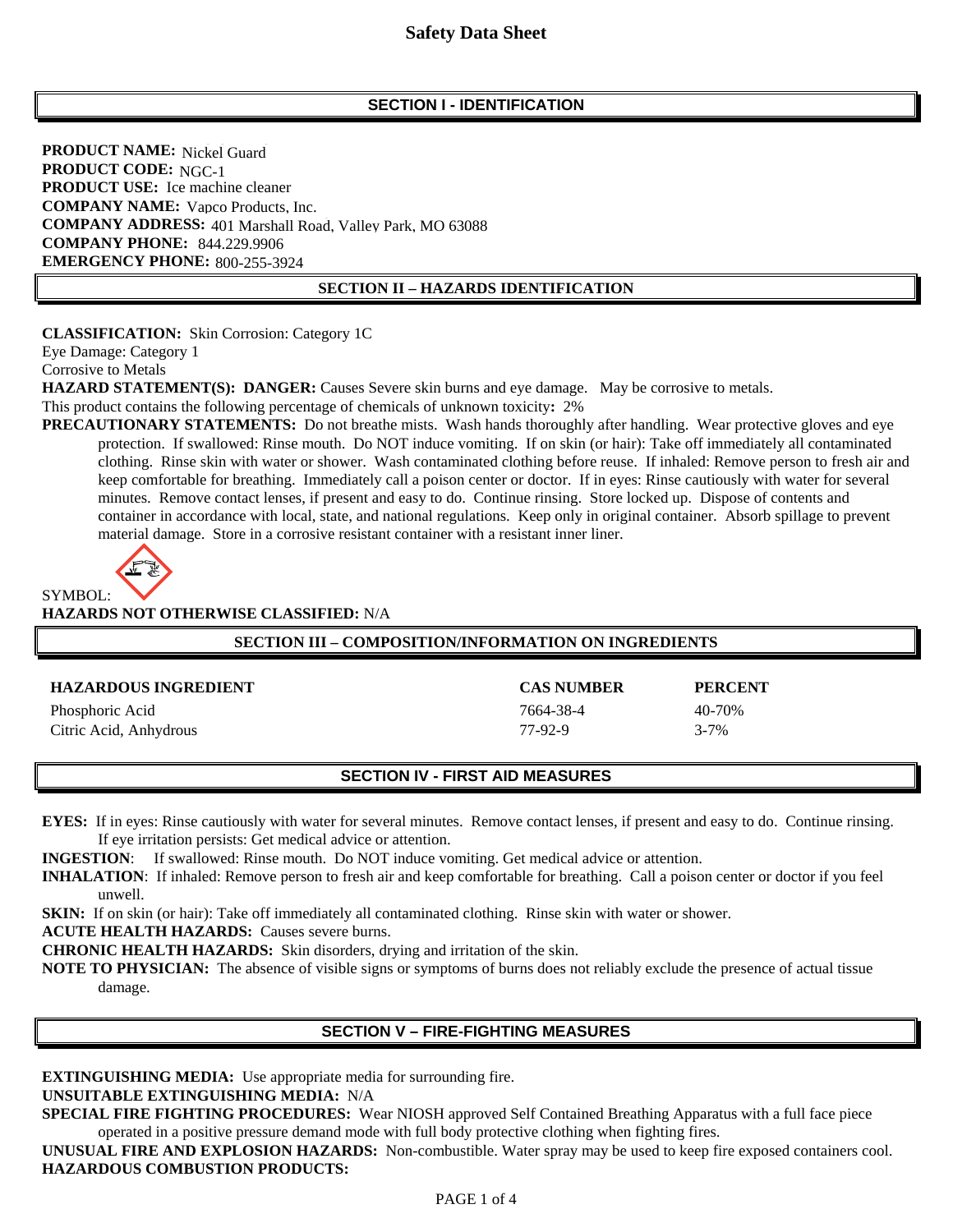# **SECTION VI – ACCIDENTAL RELEASE MEASURES**

**PERSONAL PROTECTIVE EQUIPMENT:** Refer to section VIII for proper Personal Protective Equipment.

**SPILL:** Absorb with non-combustible material like vermiculite, sand or earth and rinse with small amount of soapy water. Do not allow to drain into sewers or storm drains. Dispose of in accordance with local, state and federal regulations.

**WASTE DISPOSAL:** Dispose of in accordance with federal, state, and local regulations. Do not reuse container and recycle or place in trash collection. Drums and pails should be offered for recycling.

**RCRA STATUS:** Product should be fully characterized prior to disposal (40 CFR 261).

## **SECTION VII – HANDLING AND STORAGE**

**HANDLING AND STORAGE:** Store in a cool, dry area away from extremes of temperature. Keep container tightly sealed when not in use. Store locked up.

**OTHER PRECAUTIONS:** 

**INCOMPATIBILITY:** Strong alkalis, strong oxidizing agents.

### **SECTION VIII – EXPOSURE CONTROLS/PERSONAL PROTECTION**

| <b>HAZARDOUS INGREDIENT</b>   | OSHA<br>PEL        | <b>TLV</b><br>CGIH<br>AС |
|-------------------------------|--------------------|--------------------------|
| Phosphoric Acid               | mg/m3              | mg/m3                    |
| Citric.<br>Acid.<br>Anhydrous | Established<br>Not | Not Established          |

**ENGINEERING CONTROLS / VENTILATION:** Provide adequate ventilation to keep vapor concentration below TLV. **RESPIRATORY PROTECTION:** Wear NIOSH/MSHA approved respiratory protection if exposure limits are exceeded. **PERSONAL PROTECTIVE EQUIPMENT:** Safety glasses and chemical resistant gloves **ADDITIONAL MEASURES:** Wash hands and clothing in contact with product after use.

## **SECTION IX - PHYSICAL AND CHEMICAL PROPERTIES**

**APPEARANCE:** Turbid, Red Liquid **ODOR:** Acid odor **ODOR THRESHOLD:** N/D **BOILING POINT:** N/D **FREEZING POINT:** < 32°F (0°C) **FLAMMABILITY:** Not considered a flammable liquid by OSHA (29CFR 1910.1200) **FLASH POINT:** N/D **AUTOIGNITION TEMPERATURE:** N/D **LOWER FLAMMABILITY LIMIT:** N/D **UPPER FLAMMABILITY LIMIT:** N/D **VAPOR PRESSURE (mm Hg):** 23.8 mmHg @ 77°F (25°C) **VAPOR DENSITY (AIR=1):** 1 **EVAPORATION RATE:** < 0.8 (Slow) **SPECIFIC GRAVITY (H2O=1):** 1.43 @ 77°F (25°C) **pH:** <1 **SOLIDS (%):** N/D **SOLUBILITY IN WATER:** 100% **PARTITION COEFFICIENT: n-OCTANOL/WATER (KOW):** N/D **VOLATILITY INCLUDING WATER (%):** 25% **VOLATILE ORGANIC COMPOUNDS (VOC):** 0% **DIELECTRIC STRENGTH (Volts):** N/A **DECOMPOSITION TEMPERATURE:** N/D **VISCOSITY:** N/D

#### **SECTION X – STABILITY AND REACTIVITY DATA**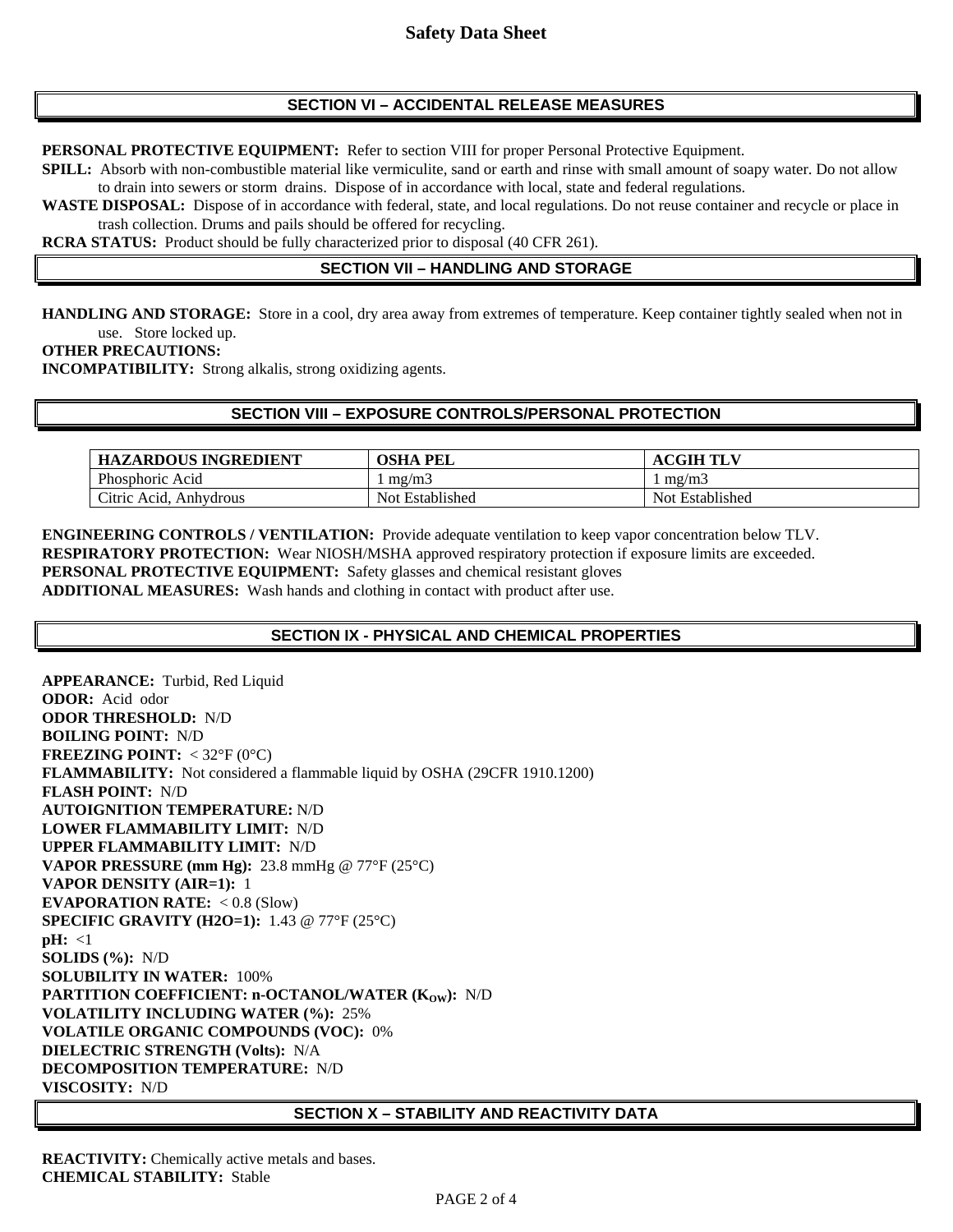# **Safety Data Sheet**

**CONDITIONS TO AVOID:** Chlorine liberating material. Do not mix with bases, ammonia or other cleaning compounds. **INCOMPATIBILITY:** Strong alkalis, strong oxidizing agents.

**HAZARDOUS DECOMPOSITION OR BY-PRODUCT:** Oxides of Carbon and Acid mist.

**POSSIBLE HAZARDOUS REACTIONS:** None Known

### **SECTION XI – TOXICOLOGICAL INFORMATION**

**TOXICOLOGICAL INFORMATION: Phosphoric Acid** (7664-38-4) LD<sub>50</sub> (Oral, Rat) 4,400 mg/kg; LD<sub>50</sub> (Dermal, Rabbit) > 3,160 mg/kg

**ROUTES OF ENTRY:** Eyes, Ingestion, Inhalation, Skin

**EYES:** Causes severe burns, stinging, redness, tearing, swelling, and may cause corneal damage, blindness. Burning may not be immediately painful or visible.

**INGESTION:** Causes gastrointestinal irritation, nausea, vomiting, abdominal cramps.

**INHALATION:** Causes irritation to the respiratory tract, coughing, shortness of breath.

**SKIN:** Causes burns to all living tissue.

**MEDICAL CONDITION AGGRAVATED:** Pre-existing disorders of the skin, respiratory system, and eyes will be aggravated by over exposure.

**ACUTE HEALTH HAZARDS:** Causes severe burns. **CHRONIC HEALTH HAZARDS:** Skin disorders, drying and irritation of the skin. **CARCINOGENICITY: OSHA:** No **ACGIH:** No **NTP:** No **IARC:** No **OTHER:** No

### **SECTION XII – ECOLOGICAL INFORMATION**

**ECOLOGICAL INFORMATION:** Not Established **BIODEGRADABILITY:** This product is biodegradable. **BIOACCUMULATION:** This product is not expected to bioaccumulate. **SOIL MOBILITY:** This product is mobile in soil. **OTHER ECOLOGICAL HAZARDS:** None Known

### **SECTION XIII – DISPOSAL CONSIDERATIONS**

**WASTE DISPOSAL:** Dispose of in accordance with federal, state, and local regulations. Do not reuse container and recycle or place in trash collection. Drums and pails should be offered for recycling.

**RCRA STATUS:** Product should be fully characterized prior to disposal (40 CFR 261).

### **SECTION XIV - TRANSPORTATION INFORMATION**

**PROPER SHIPPING NAME:** Phosphoric acid solution **HAZARD CLASS/DIVISION:** 8 **UN/NA NUMBER:** UN 1805 **PACKAGING GROUP:** III

**AIR SHIPMENT PROPER SHIPPING NAME:** Phosphoric acid solution **HAZARD CLASS/DIVISION:** 8 **UN/NA NUMBER:** UN 1805

**SHIPPING BY WATER: VESSEL (IMO/IMDG) PROPER SHIPPING NAME:** Phosphoric acid solution **HAZARD CLASS/DIVISION:** 8 **UN/NA NUMBER:** UN 1805 **ENVIRONMENTAL HAZARDS WATER:** N/A

#### **SECTION XV - REGULATORY INFORMATION**

**TSCA STATUS:** All Chemicals are listed or exempt.